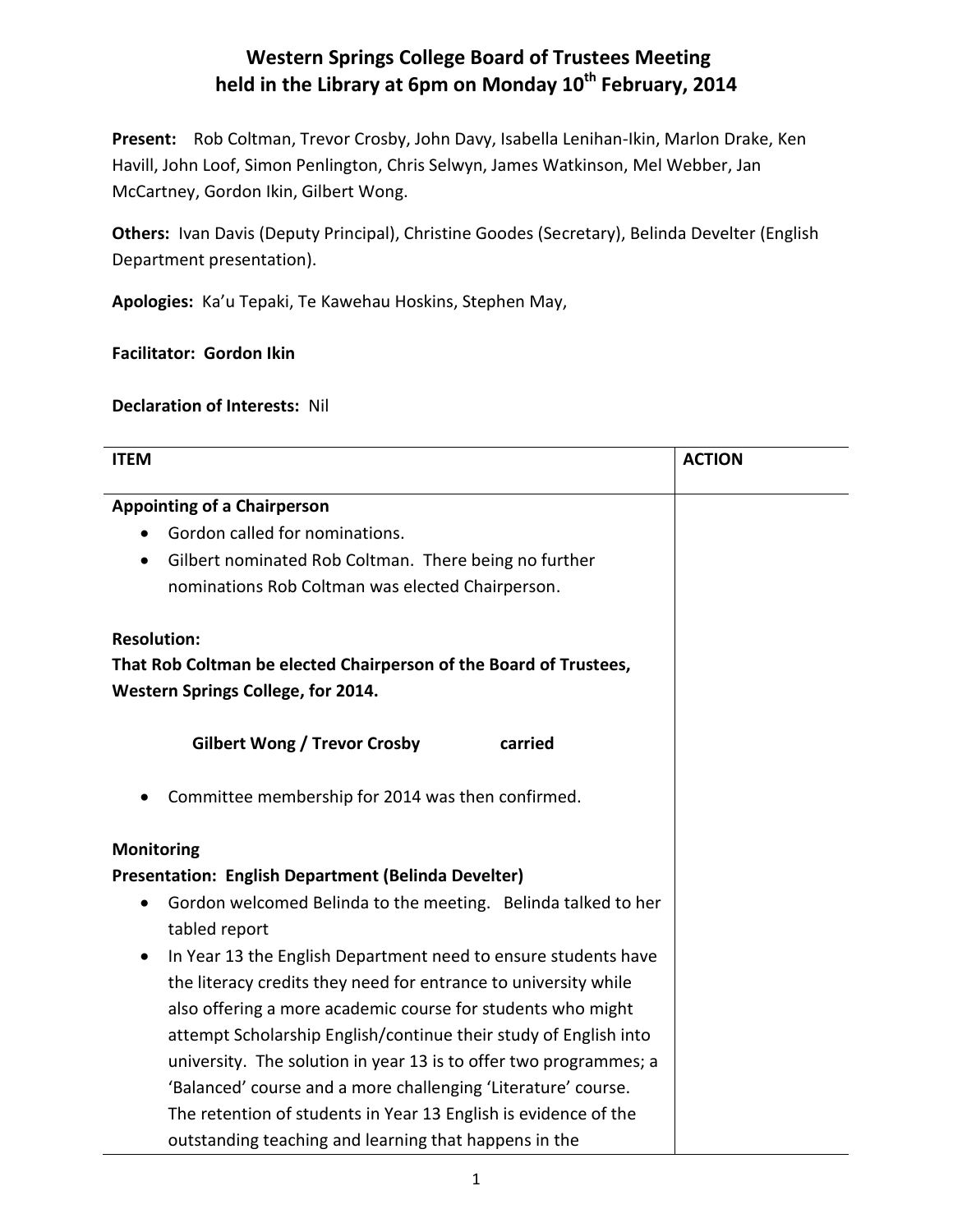department.

- The key focus from 2011 onwards has been on adapting the programmes and resources in response to the alignment of NCEA with the NZ Curriculum.
- Another key focus in English is on differentiating the programmes to cater for the wide range of ability levels in the classes.
- A further focus is to strengthen the links with the teachers of Te Reo Pakeha in the Rumaki in order to ensure the best possible outcomes for Rumaki students.
- Pasifika and Maori Mainstream achievement is consistently on the radar in the English department.
- The English department believe that the school needs a literacy coordinator in order to encourage school-wide responsibility for literacy.
- Overall, the English department see themselves as innovative, responsive, forward-thinking, creative and original. This is reflected in the results which are consistently well above national averages.

Gordon thanked Belinda for her presentation.

6.30: Rob Coltman arrived.

6.40: Chris Selwyn arrived.

## **Strategic Discussion and Decision Strategic Plan & Annual Plan**

- Ken talked to the tabled Strategic Plan and Annual Plan.
- Existing format is to be retained.
- One new Goal (Goal 3) has been added and other Goals have been rounded out.
- Trevor commented that our Annual Plan was far more comprehensive than some other schools.
- Goal 1 Simon questioned targets. The Goal should be to achieve Excellence. It was agreed for Ken and the staff to revisit the targets.
- The board would like teachers to be encouraged to keep improving grades/goals.
- James wanted us to celebrate our good results.
- Cultural and sporting achievements were missing. This to be revisited.
- John Loof said we need to get our achievements out into the community more.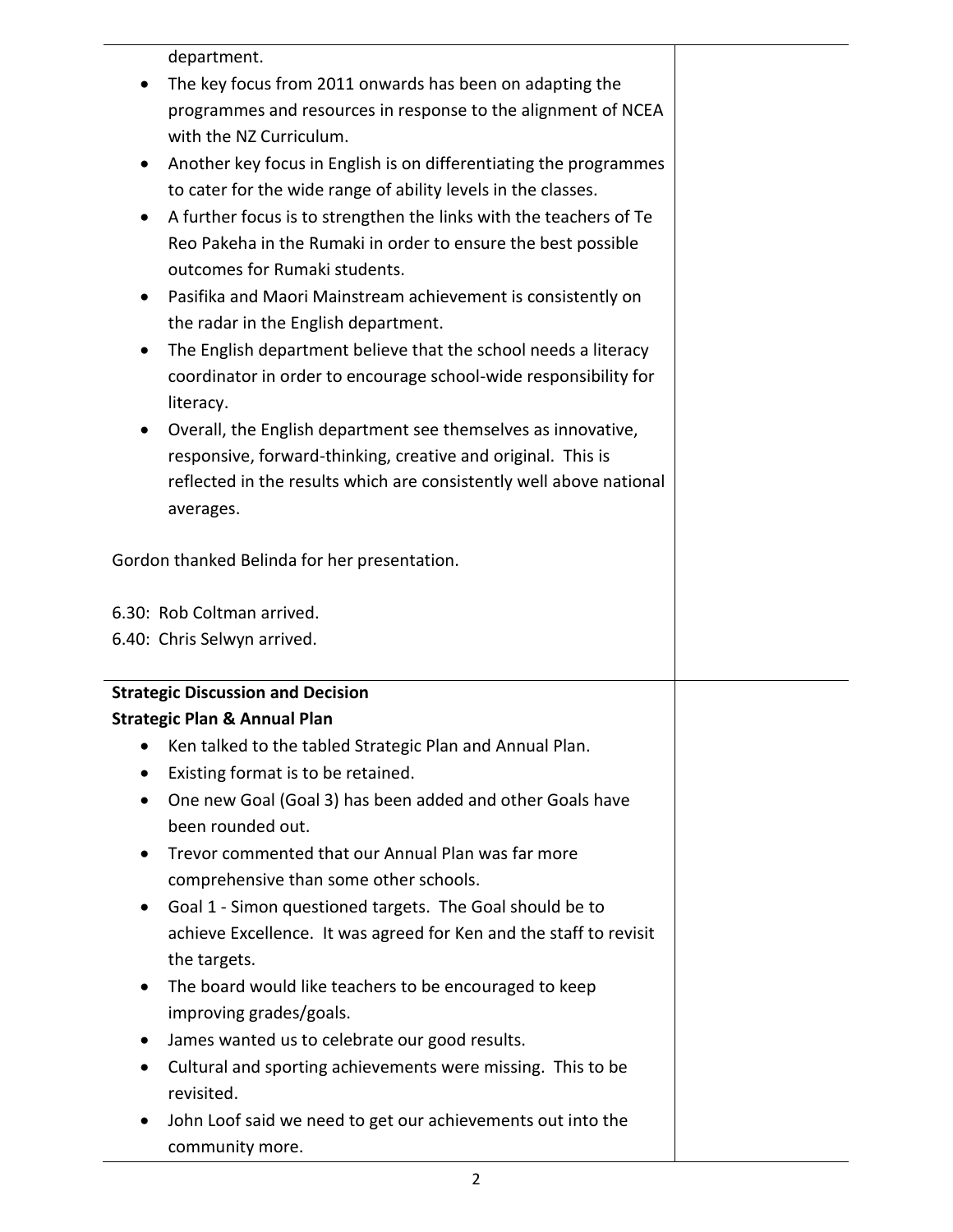| Ken said this is being addressed in a Branding exercise.<br>$\bullet$<br>Goal 5 - Jan talked about the need for noting a date for the<br>school new build completion as 2017, a target relating to cabinet<br>approval of new build budget by May/June and if not met take<br>other initiatives. Master plan which has the unified support of<br>the school community target should be noted as May/June.<br>Invite Rob into staffroom to say a few words of<br>$\bullet$<br>acknowledgement about 2013 results | Work to be done on<br>draft Strategic Plan<br>Invitation |
|-----------------------------------------------------------------------------------------------------------------------------------------------------------------------------------------------------------------------------------------------------------------------------------------------------------------------------------------------------------------------------------------------------------------------------------------------------------------------------------------------------------------|----------------------------------------------------------|
| <b>Resolution:</b><br>That the Draft WSC Strategic and Annual Plans be ratified.                                                                                                                                                                                                                                                                                                                                                                                                                                |                                                          |
| This resolution to be done electronically when changes have been<br>completed.                                                                                                                                                                                                                                                                                                                                                                                                                                  | <b>Resolution to be</b><br>completed<br>electronically   |
| 7.50 pm: Break                                                                                                                                                                                                                                                                                                                                                                                                                                                                                                  |                                                          |
| <b>Strategic Discussion &amp; Decision</b><br><b>Process for Deputy Principal Appointments</b><br>Discussion around who would be on the panel. It was decided<br>that the panel would comprise Ken, Mel, Isabella, Ruth, Ivan and<br>Chris from the school, James, Trevor, Jan and Rob from the<br>board. Ken recommended employing Ron Scott as an advisor.<br>9am start on Saturday 15 <sup>th</sup> February. CVs to be with the panel by<br>Wednesday night.                                                |                                                          |
| <b>Resolution:</b><br>That an Appointment Committee comprising James Watkinson,<br>$\bullet$<br>Trevor Crosby, Jan McCartney and Rob Coltman from the board<br>and Ken Havill, Mel Webber, Isabella Lenihan-Ikin, Ruth<br>Roberts, Ivan Davis and Chris Selwyn from the school be<br>constituted to determine a process for the appointment of the<br>two vacant DP positions and appoint them.                                                                                                                 |                                                          |
| Rob Coltman / Gordon Ikin<br>carried                                                                                                                                                                                                                                                                                                                                                                                                                                                                            |                                                          |
| That the Appointment Committee be authorised to engage the services<br>of a board advisor to assist with facilitation of the appointment<br>process.                                                                                                                                                                                                                                                                                                                                                            |                                                          |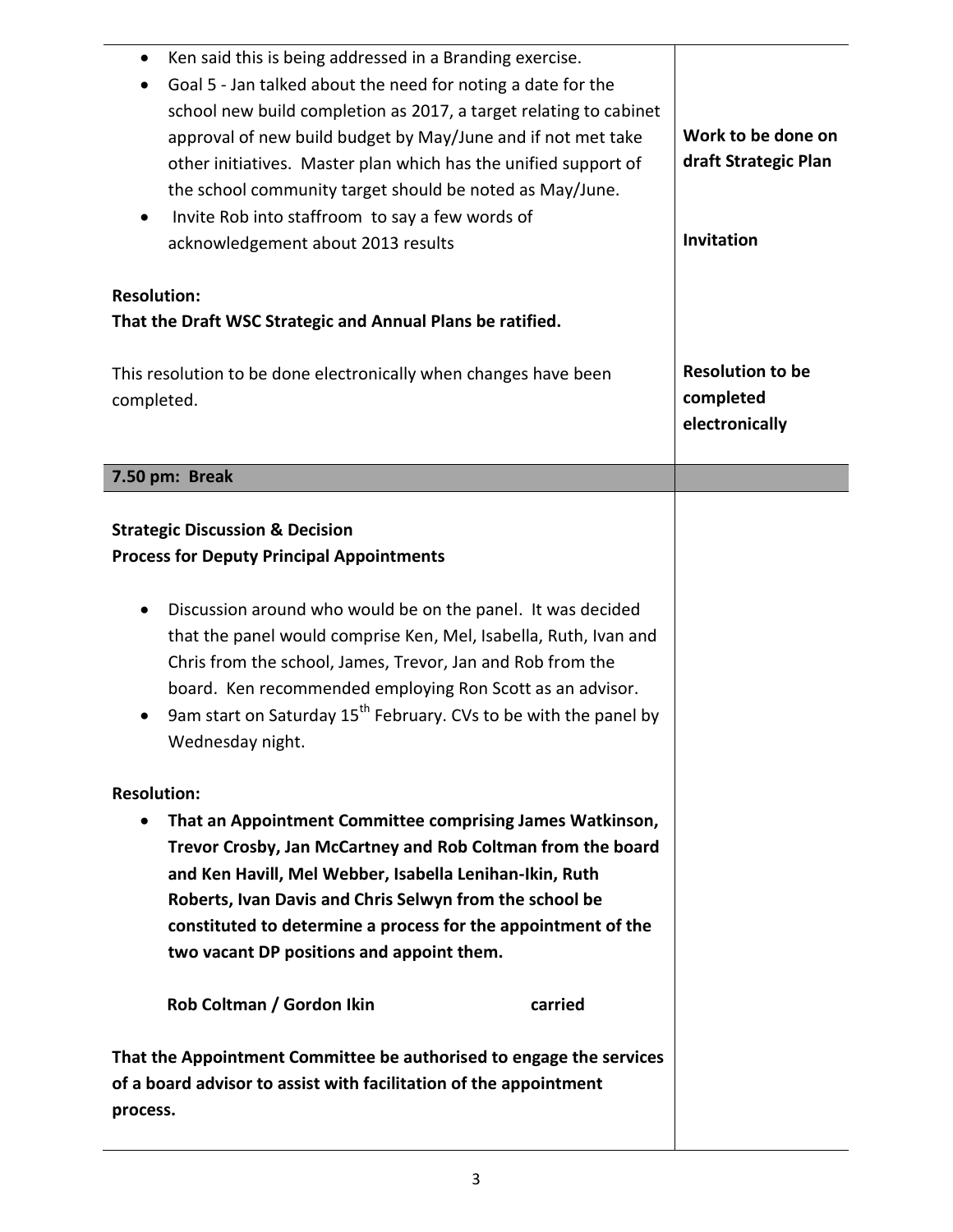|                                                                                                                                                | <b>Gordon Ikin / Gilbert Wong</b>                                          | carried |  |  |
|------------------------------------------------------------------------------------------------------------------------------------------------|----------------------------------------------------------------------------|---------|--|--|
|                                                                                                                                                | The Appointment committee is to be email the DP package<br>tomorrow.       |         |  |  |
| <b>Monitoring</b>                                                                                                                              |                                                                            |         |  |  |
| <b>Discipline</b>                                                                                                                              |                                                                            |         |  |  |
|                                                                                                                                                | No new disciplines so far this year.                                       |         |  |  |
|                                                                                                                                                | In November 2013 a student was expelled. The family has                    |         |  |  |
|                                                                                                                                                | requested a reconsideration hearing. The date for this will be<br>advised. |         |  |  |
|                                                                                                                                                | Another suspension from late 2013 has been extended so three               |         |  |  |
|                                                                                                                                                | clear drug tests could be provided. This student will be given             |         |  |  |
|                                                                                                                                                | work to do at home.                                                        |         |  |  |
|                                                                                                                                                |                                                                            |         |  |  |
|                                                                                                                                                | <b>Identifying Agenda Items for next meeting</b>                           |         |  |  |
| $\bullet$                                                                                                                                      | <b>Health and Safety</b>                                                   |         |  |  |
| $\bullet$                                                                                                                                      | Property update on new build                                               |         |  |  |
| ٠                                                                                                                                              | <b>Budget confirmation</b>                                                 |         |  |  |
|                                                                                                                                                | Review makeup of committees                                                |         |  |  |
|                                                                                                                                                | Election                                                                   |         |  |  |
|                                                                                                                                                | Co-governance                                                              |         |  |  |
|                                                                                                                                                | Implementation of theft policy                                             |         |  |  |
|                                                                                                                                                | Administration                                                             |         |  |  |
| Resolution: "That the board accepts the minutes of the 26 <sup>th</sup> October<br>2013 meeting and minutes of the 1st December 2013 meeting." |                                                                            |         |  |  |
|                                                                                                                                                | Jan McCartney / Gilbert Wong                                               | carried |  |  |
|                                                                                                                                                | Resolution: "That the board accepts the correspondence of the              |         |  |  |
|                                                                                                                                                | October 26 <sup>th</sup> and December 1 <sup>st</sup> 2013 meetings."      |         |  |  |
|                                                                                                                                                | Trevor Crosby / Rob Coltman                                                | carried |  |  |
|                                                                                                                                                | Resolution: "That the board accepts all written and oral reports."         |         |  |  |
|                                                                                                                                                | John Davy / Rob Coltman                                                    | carried |  |  |
| Wrap-up                                                                                                                                        |                                                                            |         |  |  |
|                                                                                                                                                | Financials should be in summary form for future mailouts.                  |         |  |  |